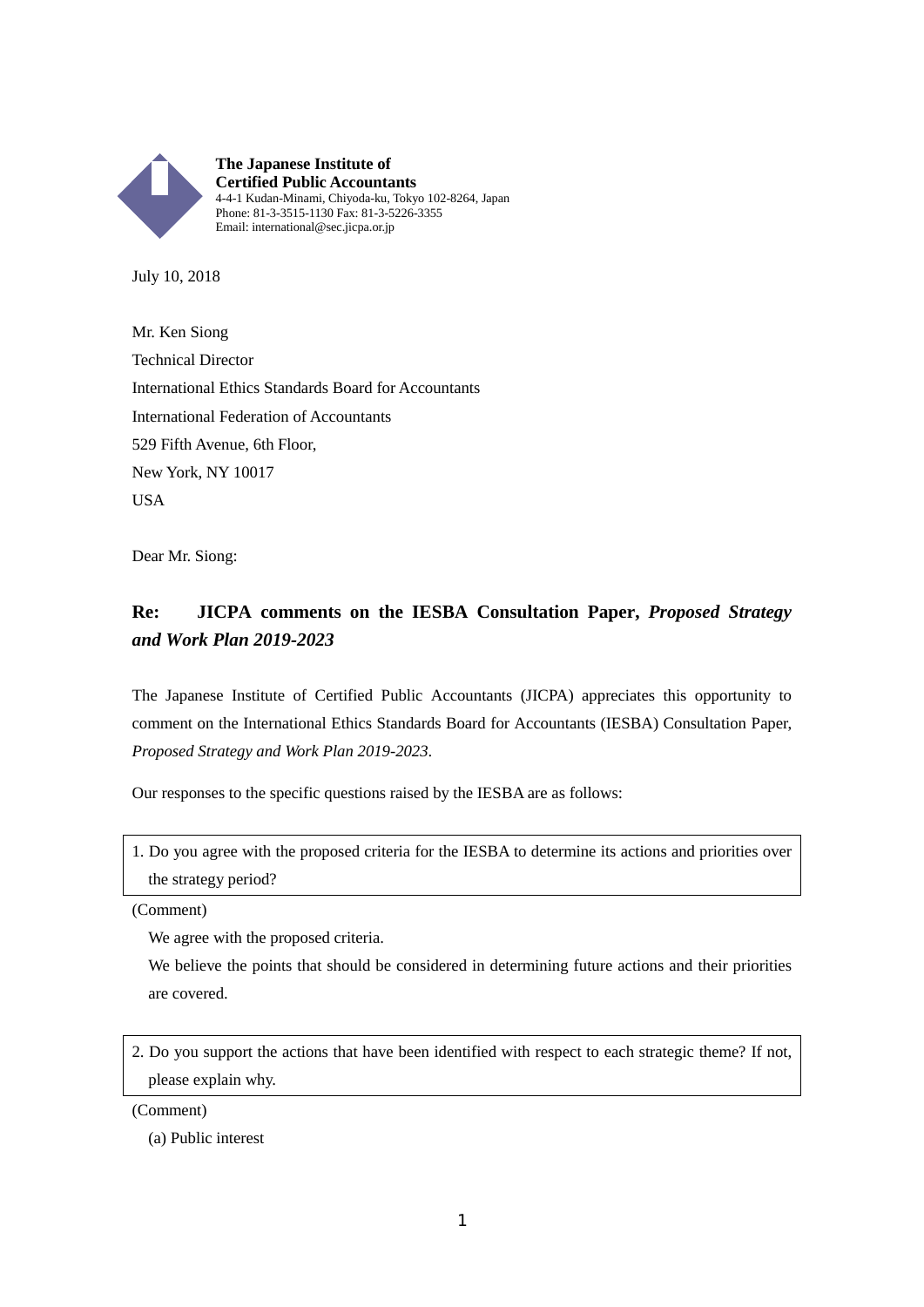We believe the "Meaning of public interest in the global context," which was listed as a possible project/initiative in the 2017 April questionnaire, should also be added as a strategic theme. While the recently revised IESBA Code of Ethics for Professional Accountants (the Code) stipulates more requirements to address public interest such as NOCLAR provisions, there is no clear provision on the concept of public interest. In order to apply the Code globally, we believe the concept of public interest should be clarified by considering matters such as whether it could have different meanings in different cultures, or how the balance between cost and benefit should be addressed. Further, since the duties of professional accountants, including assurance engagements, are strongly associated with public interest, the concept of public interest in relation to the mission of professional accountants should be clarified and clearly stated in the beginning of the Code. For example, in Japan, publicness is stated in the beginning of the Certified Public Accountants Act and the JICPA Code of Ethics as certified public accountants' mission which is to contribute to further strengthen the sustainable financial market and economy.

(b) Non-assurance services (NAS) and Fee related matters

While the issues considered as a part of the strategic themes include the level of non-audit fees and its ratio to audit fees that would be discussed from the perspective of independence, we believe qualitative factors such as what kind of threats may be created from the specific non-audit services and their level of non-audit fees should also be sufficiently considered, in addition to quantitative factors such as the level of non-audit fees and its ratio in order to establish requirements and application materials.

3. Recognizing that this proposed SWP is ambitious, do you believe the IESBA should accelerate or defer any particular work stream(s)? If so, please explain why.

(Comment)

We did not identify any specific work streams that should be accelerated or deferred.

We do not particularly oppose the proposed priorities of work streams and we believe the schedule is a realistic one with IESBA's capacity taken into account.

4. Do you have comments on any other matters addressed in this consultation paper or any significant matters not covered in this consultation paper that you believe the IESBA should address?

(Comment)

We believe it is important to set evidence-based standards (i.e. set standards based on appropriate research and evidence concerning issues to be addressed) when developing the Code. In addition,